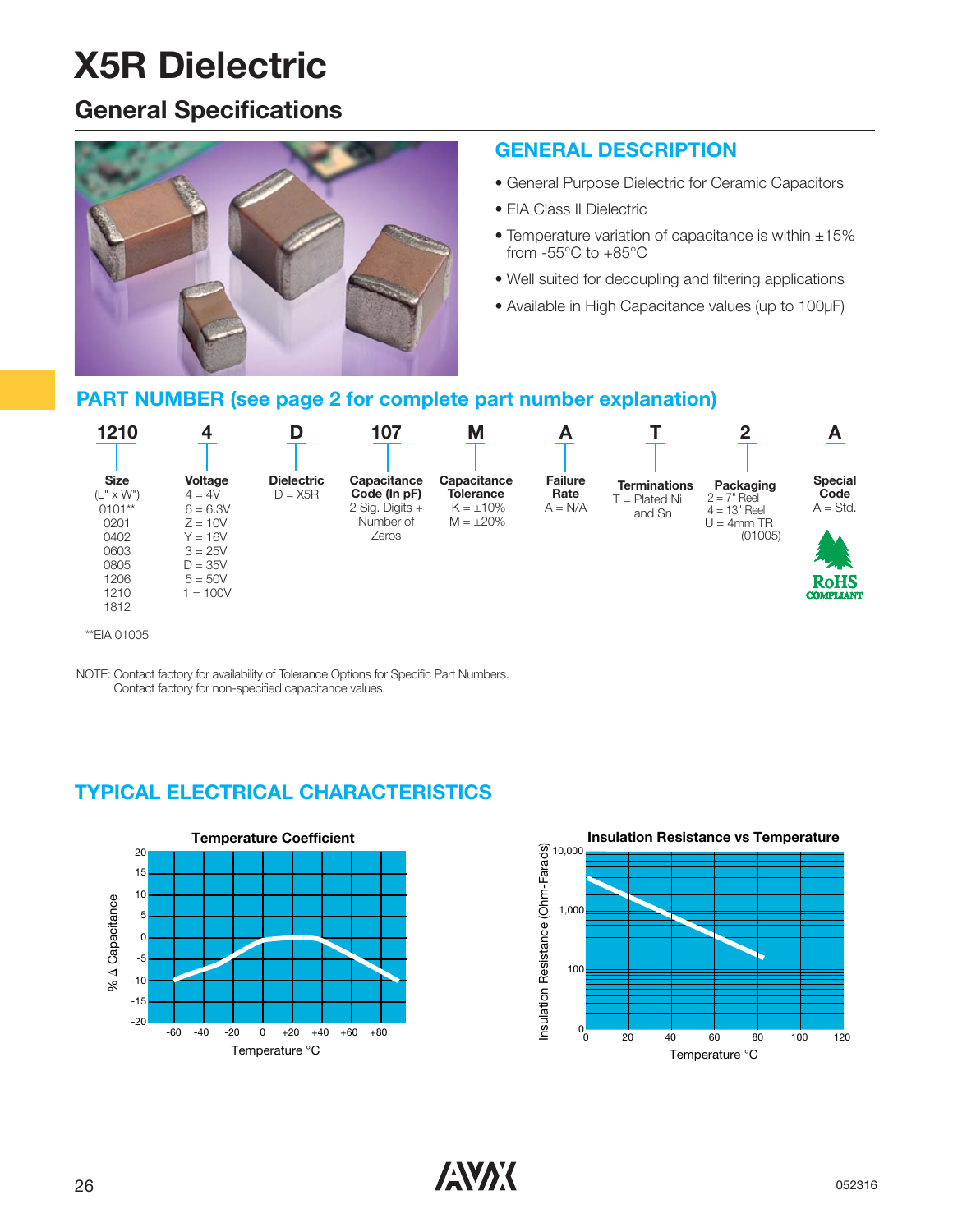### **Specifications and Test Methods**

| <b>Parameter/Test</b>                      |                                            | <b>X5R Specification Limits</b>                                                                          | <b>Measuring Conditions</b>                                                                                           |                                                                                                                          |  |  |  |  |  |
|--------------------------------------------|--------------------------------------------|----------------------------------------------------------------------------------------------------------|-----------------------------------------------------------------------------------------------------------------------|--------------------------------------------------------------------------------------------------------------------------|--|--|--|--|--|
| <b>Operating Temperature Range</b>         |                                            | $-55^{\circ}$ C to $+85^{\circ}$ C                                                                       | Temperature Cycle Chamber                                                                                             |                                                                                                                          |  |  |  |  |  |
| <b>Capacitance</b>                         |                                            | Within specified tolerance<br>$\leq$ 2.5% for $\geq$ 50V DC rating<br>$\leq$ 3.0% for 25V, 35V DC rating | Freq.: $1.0$ kHz $\pm$ 10%                                                                                            |                                                                                                                          |  |  |  |  |  |
| <b>Dissipation Factor</b>                  |                                            | $\leq$ 12.5% Max. for 16V DC rating and lower<br>Contact Factory for DF by PN                            | Voltage: $1.0Vrms \pm .2V$<br>For Cap > 10 µF, 0.5Vrms @ 120Hz                                                        |                                                                                                                          |  |  |  |  |  |
| <b>Insulation Resistance</b>               |                                            | 10,000M $\Omega$ or 500M $\Omega$ - $\mu$ F,<br>whichever is less                                        | Charge device with rated voltage for<br>$120 \pm 5$ secs @ room temp/humidity                                         |                                                                                                                          |  |  |  |  |  |
| <b>Dielectric Strength</b>                 |                                            | No breakdown or visual defects                                                                           | Charge device with 300% of rated voltage for<br>1-5 seconds, w/charge and discharge current<br>limited to 50 mA (max) |                                                                                                                          |  |  |  |  |  |
|                                            | Appearance                                 | No defects                                                                                               | Deflection: 2mm                                                                                                       |                                                                                                                          |  |  |  |  |  |
|                                            | Capacitance                                | $\leq \pm 12\%$                                                                                          | Test Time: 30 seconds                                                                                                 |                                                                                                                          |  |  |  |  |  |
| <b>Resistance to</b>                       | Variation                                  |                                                                                                          |                                                                                                                       | 1mm/sec                                                                                                                  |  |  |  |  |  |
| <b>Flexure</b><br><b>Stresses</b>          | <b>Dissipation</b><br>Factor<br>Insulation | Meets Initial Values (As Above)                                                                          |                                                                                                                       |                                                                                                                          |  |  |  |  |  |
|                                            | Resistance                                 | $\geq$ Initial Value x 0.3                                                                               | 90 mm                                                                                                                 |                                                                                                                          |  |  |  |  |  |
|                                            | <b>Solderability</b>                       | $\geq$ 95% of each terminal should be covered<br>with fresh solder                                       | Dip device in eutectic solder at $230 \pm 5^{\circ}$ C<br>for $5.0 \pm 0.5$ seconds                                   |                                                                                                                          |  |  |  |  |  |
|                                            | Appearance                                 | No defects, <25% leaching of either end terminal                                                         |                                                                                                                       |                                                                                                                          |  |  |  |  |  |
|                                            | Capacitance                                | $\leq \pm 7.5\%$                                                                                         |                                                                                                                       |                                                                                                                          |  |  |  |  |  |
|                                            | Variation                                  |                                                                                                          | Dip device in eutectic solder at 260°C for 60                                                                         |                                                                                                                          |  |  |  |  |  |
| <b>Resistance to</b><br><b>Solder Heat</b> | <b>Dissipation</b>                         | Meets Initial Values (As Above)                                                                          | seconds. Store at room temperature for $24 \pm 2$                                                                     |                                                                                                                          |  |  |  |  |  |
|                                            | Factor                                     |                                                                                                          | hours before measuring electrical properties.                                                                         |                                                                                                                          |  |  |  |  |  |
|                                            | Insulation                                 | Meets Initial Values (As Above)                                                                          |                                                                                                                       |                                                                                                                          |  |  |  |  |  |
|                                            | Resistance                                 |                                                                                                          |                                                                                                                       |                                                                                                                          |  |  |  |  |  |
|                                            | Dielectric<br>Strength                     | Meets Initial Values (As Above)                                                                          |                                                                                                                       |                                                                                                                          |  |  |  |  |  |
|                                            | Appearance                                 | No visual defects                                                                                        | Step 1: $-55^{\circ}C \pm 2^{\circ}$                                                                                  | $30 \pm 3$ minutes                                                                                                       |  |  |  |  |  |
|                                            | Capacitance                                |                                                                                                          |                                                                                                                       |                                                                                                                          |  |  |  |  |  |
|                                            | Variation                                  | $\leq \pm 7.5\%$                                                                                         | Step 2: Room Temp                                                                                                     | $\leq$ 3 minutes                                                                                                         |  |  |  |  |  |
| <b>Thermal</b><br><b>Shock</b>             | <b>Dissipation</b><br>Factor               | Meets Initial Values (As Above)                                                                          | Step 3: $+85^{\circ}$ C $\pm 2^{\circ}$                                                                               | $30 \pm 3$ minutes                                                                                                       |  |  |  |  |  |
|                                            | Insulation<br>Resistance                   | Meets Initial Values (As Above)                                                                          | Step 4: Room Temp                                                                                                     | $\leq$ 3 minutes                                                                                                         |  |  |  |  |  |
|                                            | Dielectric                                 | Meets Initial Values (As Above)                                                                          | Repeat for 5 cycles and measure after                                                                                 |                                                                                                                          |  |  |  |  |  |
|                                            | Strength                                   |                                                                                                          | $24 \pm 2$ hours at room temperature<br>Charge device with 1.5X rated voltage in                                      |                                                                                                                          |  |  |  |  |  |
|                                            | Appearance                                 | No visual defects                                                                                        |                                                                                                                       |                                                                                                                          |  |  |  |  |  |
|                                            | Capacitance<br>Variation                   | $\leq \pm 12.5\%$                                                                                        | test chamber set at $85^{\circ}C \pm 2^{\circ}C$ for 1000 hours                                                       |                                                                                                                          |  |  |  |  |  |
| <b>Load Life</b>                           | Dissipation<br>Factor                      | $\le$ Initial Value x 2.0 (See Above)                                                                    |                                                                                                                       | (+48, -0). Note: Contact factory for *optional<br>specification part numbers that are tested at<br>< 1.5X rated voltage. |  |  |  |  |  |
|                                            | Insulation<br>Resistance                   | $\ge$ Initial Value x 0.3 (See Above)                                                                    | Remove from test chamber and stabilize                                                                                |                                                                                                                          |  |  |  |  |  |
|                                            | <b>Dielectric</b><br>Strength              | Meets Initial Values (As Above)                                                                          | at room temperature for $24 \pm 2$ hours<br>before measuring.                                                         |                                                                                                                          |  |  |  |  |  |
|                                            | Appearance                                 | No visual defects                                                                                        | Store in a test chamber set at $85^{\circ}$ C $\pm$ 2°C/                                                              |                                                                                                                          |  |  |  |  |  |
|                                            | Capacitance<br>Variation                   | $\leq \pm 12.5\%$                                                                                        | $85\% \pm 5\%$ relative humidity for 1000 hours<br>(+48, -0) with rated voltage applied.                              |                                                                                                                          |  |  |  |  |  |
| Load<br><b>Humidity</b>                    | Dissipation<br>Factor                      | $\le$ Initial Value x 2.0 (See Above)                                                                    | Remove from chamber and stabilize at                                                                                  |                                                                                                                          |  |  |  |  |  |
|                                            | Insulation<br>Resistance                   | $\geq$ Initial Value x 0.3 (See Above)                                                                   | room temperature and humidity for<br>$24 \pm 2$ hours before measuring.                                               |                                                                                                                          |  |  |  |  |  |
|                                            | Dielectric<br>Strength                     | Meets Initial Values (As Above)                                                                          |                                                                                                                       |                                                                                                                          |  |  |  |  |  |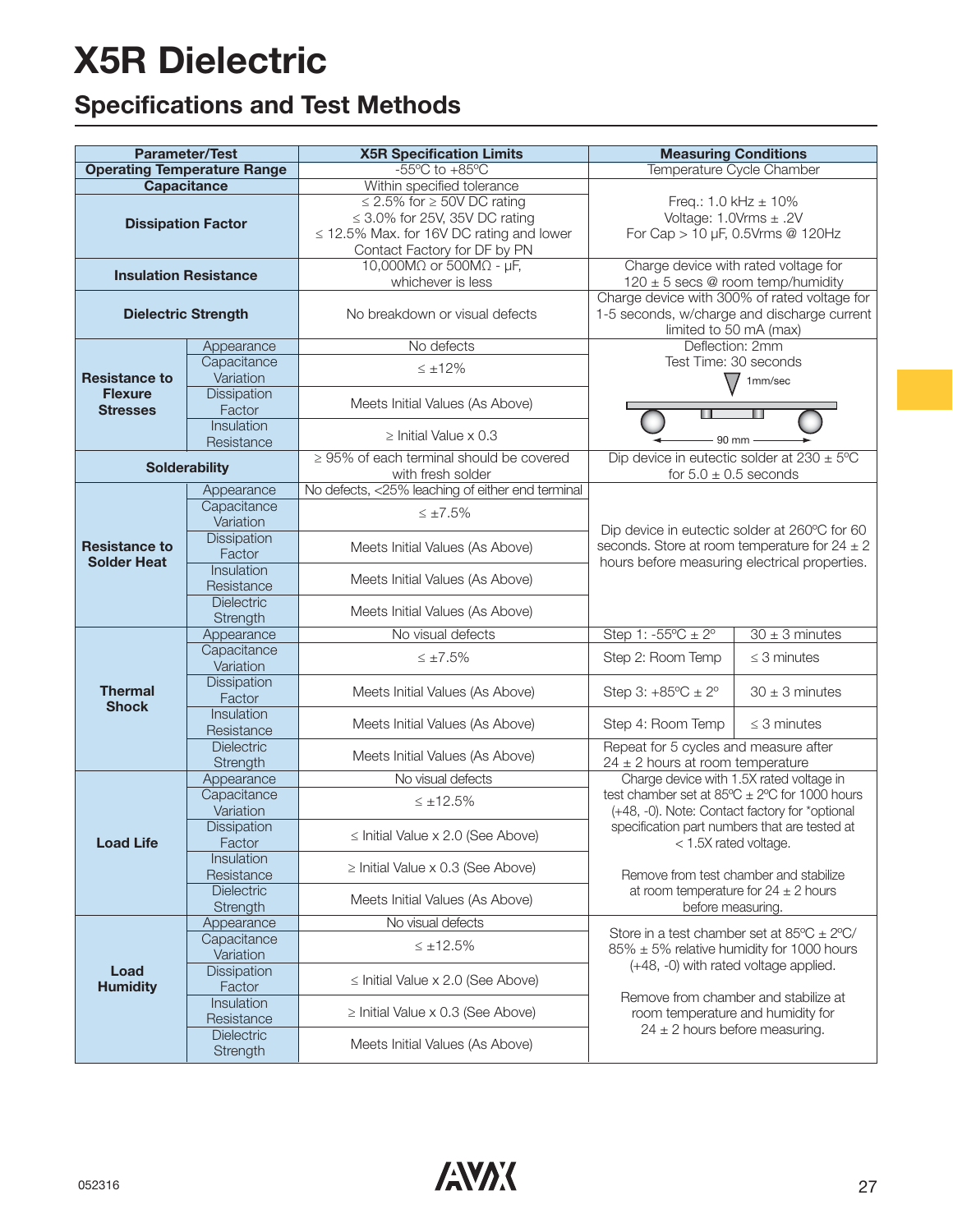### **Capacitance Range**

#### **PREFERRED SIZES ARE SHADED**

| <b>Case Size</b>            | 0101*                                   |                         |                |                                        | 0201               |              |                |                |                                        |              | 0402                                   |                |                         |                |     |    | 0603                                   |                |    |                | 0805                                   |          |                |                                        |                       |                         |                         |  |
|-----------------------------|-----------------------------------------|-------------------------|----------------|----------------------------------------|--------------------|--------------|----------------|----------------|----------------------------------------|--------------|----------------------------------------|----------------|-------------------------|----------------|-----|----|----------------------------------------|----------------|----|----------------|----------------------------------------|----------|----------------|----------------------------------------|-----------------------|-------------------------|-------------------------|--|
| Soldering                   | <b>Reflow Only</b>                      |                         |                |                                        | <b>Reflow Only</b> |              |                |                |                                        |              | Reflow/Wave                            |                |                         |                |     |    | Reflow/Wave                            |                |    |                | Reflow/Wave                            |          |                |                                        |                       |                         |                         |  |
| Packaging                   | Paper/Embossed                          |                         | All Paper      |                                        |                    |              |                |                | All Paper<br>All Paper                 |              |                                        |                |                         |                |     |    | Paper/Embossed                         |                |    |                |                                        |          |                |                                        |                       |                         |                         |  |
| (L) Length<br>mm<br>(in.)   | $0.40 \pm 0.02$<br>$(0.016 \pm 0.0008)$ |                         |                | $0.60 \pm 0.09$<br>$(0.024 \pm 0.004)$ |                    |              |                |                |                                        |              | $1.00 \pm 0.10$<br>$(0.040 \pm 0.004)$ |                |                         |                |     |    | $1.60 \pm 0.15$<br>$(0.063 \pm 0.006)$ |                |    |                | $2.01 \pm 0.20$<br>$(0.079 \pm 0.008)$ |          |                |                                        |                       |                         |                         |  |
| (W) Width<br>mm<br>(in.)    | $0.20 \pm 0.02$<br>$(0.008 \pm 0.0008$  |                         |                | $0.30 \pm 0.09$<br>$(0.011 \pm 0.004)$ |                    |              |                |                |                                        |              | $0.50 \pm 0.10$<br>$(0.020 \pm 0.004)$ |                |                         |                |     |    | $0.81 \pm 0.15$<br>$(0.032 \pm 0.006)$ |                |    |                |                                        |          |                | $1.25 \pm 0.20$<br>$(0.049 \pm 0.008)$ |                       |                         |                         |  |
| (t) Terminal<br>mm<br>(in.) | $0.10 \pm 0.04$<br>$(0.004 \pm 0.0016)$ |                         |                | $0.15 \pm 0.05$<br>$(0.006 \pm 0.002)$ |                    |              |                |                | $0.25 \pm 0.15$<br>$(0.010 \pm 0.006)$ |              |                                        |                |                         |                |     |    | $0.35 \pm 0.15$<br>$(0.014 \pm 0.006)$ |                |    |                | $0.50 \pm 0.25$<br>$(0.020 \pm 0.010)$ |          |                |                                        |                       |                         |                         |  |
| Voltage:                    | 6.3                                     | 16                      | 4              | 6.3                                    | 10                 | 16           | 25             | $\overline{4}$ | 6.3                                    | 10           | 16                                     | 25             | 50                      | $\overline{4}$ | 6.3 | 10 | 16                                     | 25             | 35 | 50             | $\overline{4}$                         | 6.3      | 10             | 16                                     | 25                    | 35                      | 50                      |  |
| 101<br>Cap (pF)<br>100      |                                         | B                       |                |                                        |                    |              | $\mathsf A$    |                |                                        |              |                                        |                |                         |                |     |    |                                        |                |    |                |                                        |          |                |                                        |                       |                         |                         |  |
| 151<br>150                  |                                         | $\overline{\mathsf{B}}$ |                |                                        |                    |              | $\mathsf{A}$   |                |                                        |              |                                        |                |                         |                |     |    |                                        |                |    |                |                                        |          |                |                                        |                       |                         |                         |  |
| 220<br>221                  |                                         | B                       |                |                                        |                    |              | $\mathsf{A}$   |                |                                        |              |                                        |                | $\mathbb{C}$            |                |     |    |                                        |                |    |                |                                        |          |                |                                        |                       |                         |                         |  |
| 331<br>330                  |                                         | B                       |                |                                        |                    |              | $\overline{A}$ |                |                                        |              |                                        |                | $\overline{C}$          |                |     |    |                                        |                |    |                |                                        |          |                |                                        |                       |                         |                         |  |
| 470<br>471                  |                                         | B                       |                |                                        |                    |              | $\mathsf A$    |                |                                        |              |                                        |                | $\mathbb{C}$            |                |     |    |                                        |                |    |                |                                        |          |                |                                        |                       |                         |                         |  |
| 681<br>680                  |                                         | $\sf B$                 |                |                                        |                    |              | $\mathsf{A}$   |                |                                        |              |                                        |                | $\overline{\mathbb{C}}$ |                |     |    |                                        |                |    |                |                                        |          |                |                                        |                       |                         |                         |  |
| 1000<br>102                 |                                         | B                       |                |                                        |                    | $\mathsf{A}$ | A              |                |                                        |              |                                        |                | $\overline{C}$          |                |     |    |                                        |                |    |                |                                        |          |                |                                        |                       |                         |                         |  |
| 1500<br>152                 | B                                       | $\sf B$                 |                |                                        |                    | A            | $\mathsf{A}$   |                |                                        |              |                                        |                | $\overline{\mathbb{C}}$ |                |     |    |                                        |                |    |                |                                        |          |                |                                        |                       |                         |                         |  |
| 222<br>2200                 | $\overline{B}$                          | $\overline{B}$          |                |                                        | Α                  | $\mathsf{A}$ | $\overline{A}$ |                |                                        |              |                                        |                | $\overline{C}$          |                |     |    |                                        |                |    |                |                                        |          |                |                                        |                       |                         |                         |  |
| 332<br>3300                 | B                                       | $\sf B$                 |                |                                        | $\mathsf{A}$       | A            | $\mathsf{A}$   |                |                                        |              |                                        |                | $\overline{\mathbb{C}}$ |                |     |    |                                        |                |    |                |                                        |          |                |                                        |                       |                         |                         |  |
| 4700<br>472                 | B                                       | B                       |                |                                        | $\overline{A}$     | A            | $\mathsf{A}$   |                |                                        |              |                                        | $\mathbb{C}$   |                         |                |     |    |                                        |                |    | G              |                                        |          |                |                                        |                       |                         |                         |  |
| 682<br>6800                 | $\overline{B}$                          | $\overline{B}$          |                |                                        | A                  | A            | A              |                |                                        |              |                                        | $\overline{C}$ |                         |                |     |    |                                        |                |    | $\overline{G}$ |                                        |          |                |                                        |                       |                         |                         |  |
| Cap (µF)<br>103<br>0.01     | B                                       | B                       |                |                                        | $\overline{A}$     | $\mathsf{A}$ | $\mathsf{A}$   |                |                                        |              |                                        | $\mathbb{C}$   |                         |                |     |    |                                        | G              | G  | G              |                                        |          |                |                                        |                       |                         |                         |  |
| 153<br>0.015                | $\overline{\mathsf{B}}$                 |                         |                |                                        |                    |              |                |                |                                        |              |                                        | $\overline{C}$ |                         |                |     |    |                                        | G              | G  | G              |                                        |          |                |                                        |                       |                         |                         |  |
| 223<br>0.022                | $\overline{B}$                          |                         |                | $\mathsf{A}$                           |                    |              |                |                |                                        |              | $\mathbb{C}$                           | $\mathcal{C}$  |                         |                |     |    |                                        | G              | G  | G              |                                        |          |                |                                        |                       |                         | N.                      |  |
| 0.033<br>333                | $\overline{B}$                          |                         |                |                                        |                    |              |                |                |                                        |              | $\mathsf{C}$                           |                |                         |                |     |    |                                        | $\overline{G}$ | G  | $\overline{G}$ |                                        |          |                |                                        |                       |                         | $\overline{\textsf{N}}$ |  |
| 473<br>0.047                | $\overline{B}$                          |                         |                | $\mathsf{A}$                           |                    |              |                |                |                                        |              | $\mathsf C$                            | $\mathsf{C}$   |                         |                |     |    |                                        | G              | G  | $\overline{G}$ |                                        |          |                |                                        |                       |                         | $\mathsf{N}$            |  |
| 0.068<br>683                | B                                       |                         |                |                                        |                    |              |                |                |                                        |              | $\mathsf{C}$                           |                |                         |                |     |    |                                        | G              |    | G              |                                        |          |                |                                        |                       |                         | ${\sf N}$               |  |
| 0.1<br>104                  | B                                       |                         |                | $\mathsf{A}$                           | $\mathsf{A}$       |              |                |                |                                        | $\mathbb{C}$ | $\mathsf{C}$                           | C.             | $\mathbb{C}$            |                |     |    |                                        | G              | G  | G              |                                        |          |                |                                        | N.                    | N                       | N                       |  |
| 154<br>0.15                 |                                         |                         |                |                                        |                    |              |                |                |                                        |              |                                        |                |                         |                |     |    |                                        | G              |    |                |                                        |          |                |                                        | N.                    | N                       |                         |  |
| 0.22<br>224                 | $\overline{\mathsf{B}}$                 |                         | A              | A                                      | A                  |              |                |                | $\mathbb{C}$                           | $\mathsf C$  | C                                      |                |                         |                |     |    | G                                      | G              |    |                |                                        |          |                |                                        | $\overline{\text{N}}$ | $\overline{\mathsf{N}}$ | N                       |  |
| 334<br>0.33                 |                                         |                         |                |                                        |                    |              |                |                |                                        |              |                                        |                |                         |                |     |    | G                                      | G              |    |                |                                        |          |                |                                        | N                     |                         |                         |  |
| 474<br>0.47                 |                                         |                         | A              | $\overline{A}$                         |                    |              |                | $\mathsf{C}$   | C                                      | $\mathbb{C}$ | $\mathbb{C}$                           |                |                         |                |     |    | G                                      | J              |    |                |                                        |          |                |                                        | ${\sf N}$             | $\overline{P}$          | P                       |  |
| 0.68<br>684                 |                                         |                         |                |                                        |                    |              |                |                |                                        |              |                                        |                |                         |                |     |    | G                                      |                |    |                |                                        |          |                |                                        | N                     |                         |                         |  |
| 105<br>1.0                  |                                         |                         | F              |                                        | F                  | F            |                | C              | $\mathsf{C}$                           | $\mathsf{C}$ | $\mathsf{C}$                           | Ε              |                         | G              | G   | G  | G                                      | J              | G  | G              |                                        |          |                | $\mathbb N$                            | ${\sf N}$             | P                       | $\overline{P}$          |  |
| 155<br>1.5                  |                                         |                         |                |                                        |                    |              |                |                |                                        |              |                                        |                |                         |                |     |    |                                        |                |    |                |                                        |          |                |                                        |                       |                         |                         |  |
| 225<br>$2.2^{\circ}$        |                                         |                         | F              |                                        | F                  |              |                | $\mathbb{C}$   | C                                      | $\mathsf C$  |                                        |                |                         | G              | G   | IJ |                                        | J              |    |                |                                        |          | N              | $\mathbb N$                            | N                     | P                       | P.                      |  |
| 335<br>3.3                  |                                         |                         |                |                                        |                    |              |                |                |                                        |              |                                        |                |                         | J              | J   | J  |                                        |                |    |                |                                        | N        | N.             |                                        |                       |                         |                         |  |
| 475<br>4.7                  |                                         |                         |                |                                        |                    |              |                | Ε              | E.                                     | E            | Ε                                      |                |                         | IJ             | J   | IJ | G                                      |                |    |                | N                                      | N        | N              | N                                      | N                     | P                       | P.                      |  |
| 106<br>10                   |                                         |                         |                |                                        |                    |              |                | Ε              | Ε                                      |              |                                        |                |                         | K              |     | -J | J.                                     |                |    |                | P                                      | <b>p</b> | P.             | P                                      | P                     |                         |                         |  |
| 226<br>22                   |                                         |                         |                |                                        |                    |              |                |                |                                        |              |                                        |                |                         | Κ              | K.  | К  |                                        |                |    |                | P                                      | P.       | $\overline{P}$ | $\overline{P}$                         | $\overline{P}$        |                         |                         |  |
| 47<br>476                   |                                         |                         |                |                                        |                    |              |                |                |                                        |              |                                        |                |                         |                |     |    |                                        |                |    |                | P                                      | P        |                |                                        |                       |                         |                         |  |
| 100<br>107                  |                                         |                         |                |                                        |                    |              |                |                |                                        |              |                                        |                |                         |                |     |    |                                        |                |    |                | $\overline{P}$                         |          |                |                                        |                       |                         |                         |  |
| Voltage:                    | 6.3                                     | 16                      | $\overline{4}$ | 6.3                                    | 10                 | 16           | 25             | $\overline{4}$ | 6.3                                    | 10           | 16                                     | 25             | 50                      | $\overline{4}$ | 6.3 | 10 | 16                                     | 25             | 35 | 50             | $\overline{4}$                         | 6.3      | 10             | 16                                     | 25                    | 35                      | 50                      |  |
| <b>Case Size</b>            | 0101*                                   |                         |                |                                        | 0201               |              |                |                |                                        |              | 0402                                   |                |                         |                |     |    | 0603                                   |                |    |                |                                        |          |                | 0805                                   |                       |                         |                         |  |

|            | <b>PAPER</b> |              |         |                              |         |         |         |         |                    |                   | <b>EMBOSSED</b> |         |         |         |               |
|------------|--------------|--------------|---------|------------------------------|---------|---------|---------|---------|--------------------|-------------------|-----------------|---------|---------|---------|---------------|
| Thickness. | (0.013)      | (0.009)      | (0.022) | (0.028)                      | (0.016) | (0.035) | (0.037) | (0.040) | 0.050              | (0.055)           | (0.060)         | (0.070) | (0.090) | (0.100) | (0.110)       |
| Max.       | 0.33         | הה ה<br>U.ZZ | 0.56    | $\sim$ $\rightarrow$<br>U. 1 | 0.40    | 0.90    | 0.94    | 1.02    | $\sqrt{27}$<br>$-$ | $\Lambda$<br>1.4U | 1.52            | .78     | ספי     | 2.54    | 0.70<br>د . ا |
| Letter     |              |              |         | −                            |         |         |         |         | <b>IVI</b>         |                   |                 |         |         |         | $\sim$        |

PAPER and EMBOSSED available for 01005

NOTE: Contact factory for non-specified capacitance values

\*EIA 01005